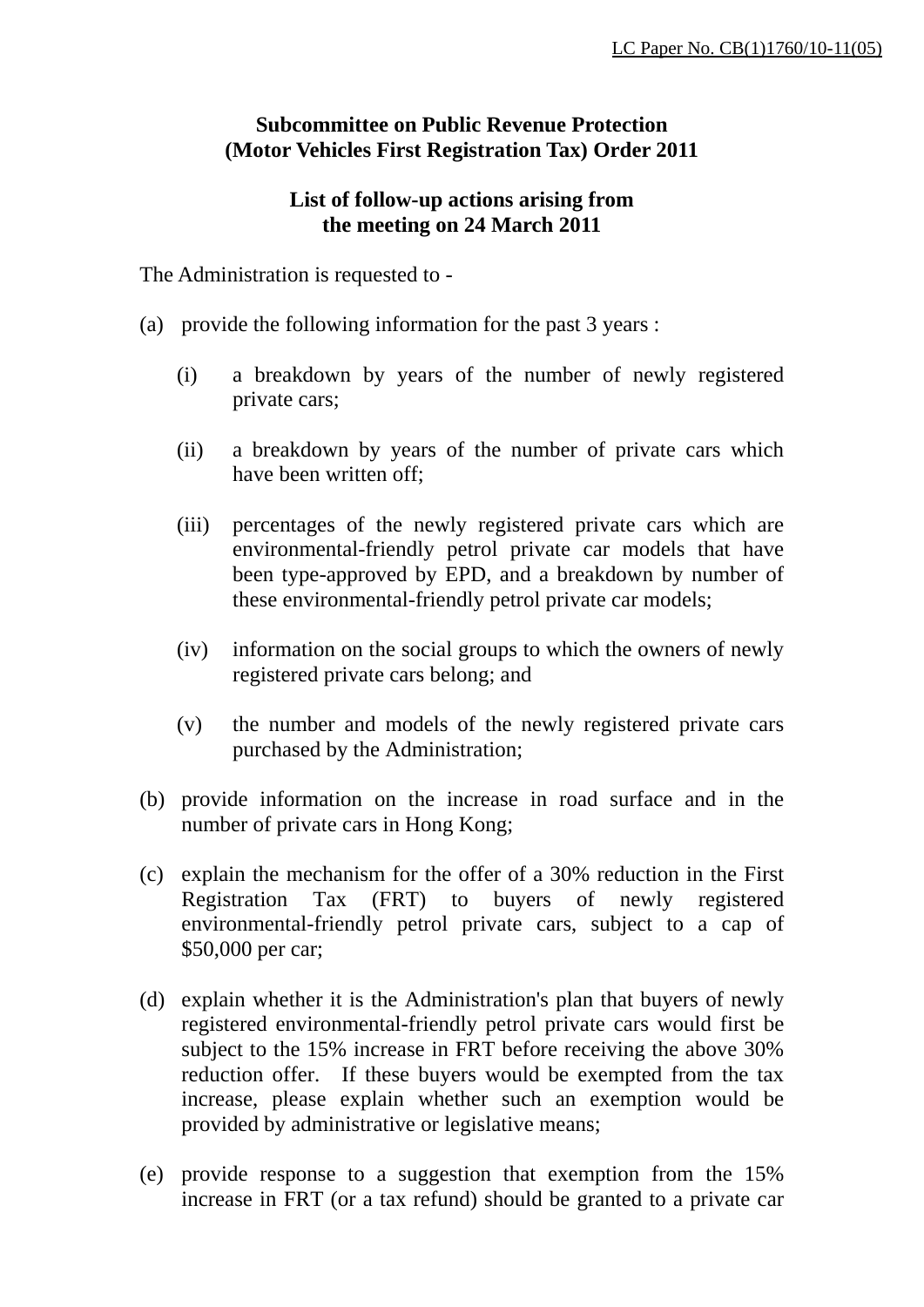buyer if he/she writes off his/her old car when buying a new car;

- (f) address some members' concern that if the above suggested tax refund is not granted, private car owners might be deterred from replacing their old cars with new ones with lower emission. If this is the case, air quality would be affected and the price of old private cars may also rise due to reduced supply;
- (g) the number of Euro I or II private cars out of the existing car fleet;
- (h) the estimated effect of the current proposal in curbing the growth of private cars, and the anticipated environmental impact as result of more people expected to buy old cars instead of new ones after the tax increase;
- (i) provide information on the effect of the introduction of tax increase on private cars in 2003 (i) in curbing the increase of private cars, and when the number of private car registrations started to pick up again and rose back to its previous level before the tax increase and (ii) in easing traffic congestion;
- (j) provide information on the areas/roads where serious traffic congestion is found and how serious the situation is, and to explain why alternative measures such as those set out below are not considered for tackling the congestion of these areas/roads -
	- (i) deploying specified route buses or buses of smaller capacity with lower emission during non-busy hours;
	- (ii) introducing park-and-ride;
	- (iii) restricting number of vehicles driving to busy areas e.g. Central;
	- (iv) buying back the Western Harbour Crossing and the Eastern Harbour Crossing;
	- (v) imposing a "congestion tax" on drivers driving on the road in a busy district; and

explain why the Administration has now only proposed to increase FRT on private cars and no any other long-term effective measure for tackling traffic congestion problem;